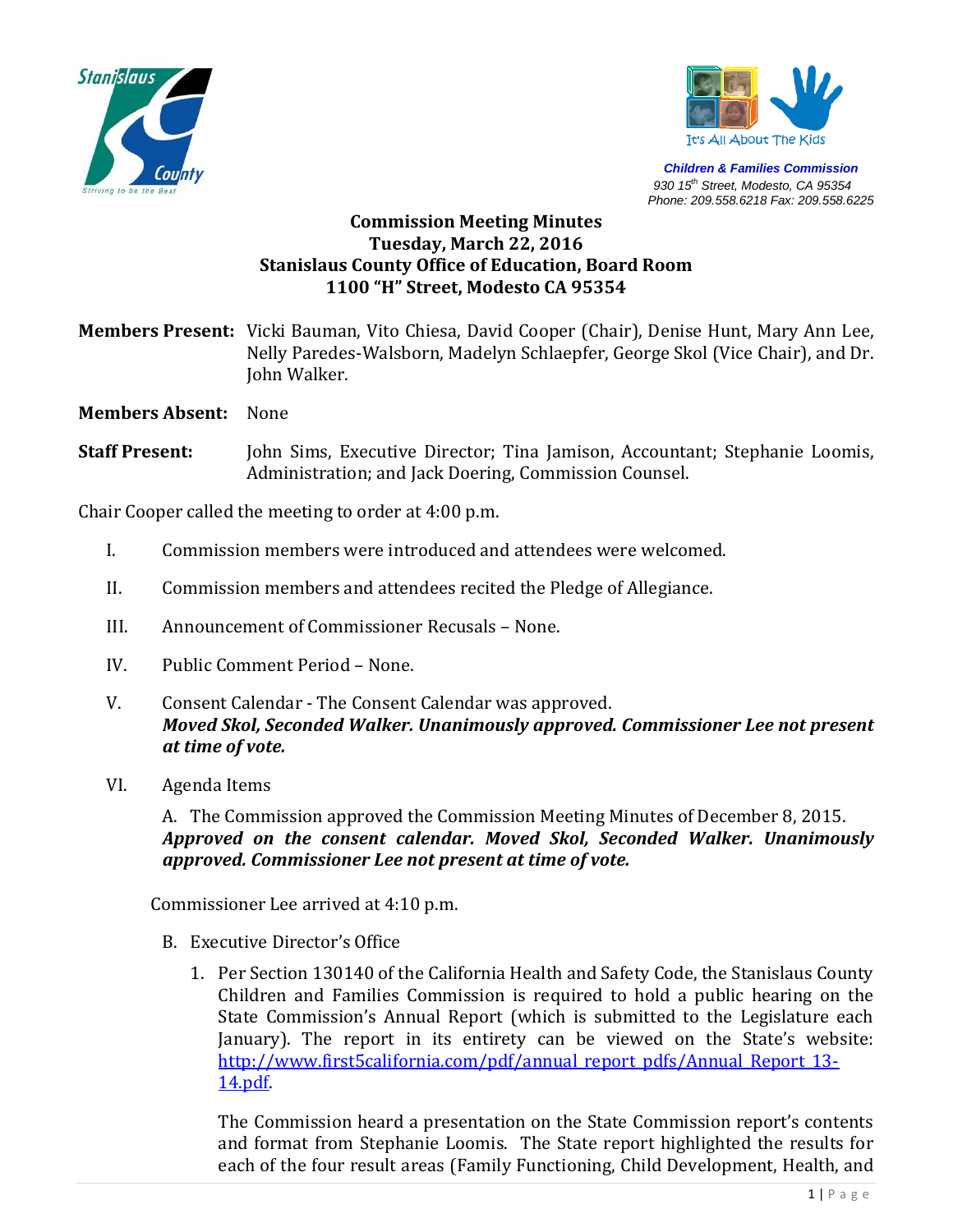Sustainable Systems) for FY 2014-2015 and summarized the intent and impact made by State Initiatives. Staff compared statistics of local service provided to children and adults to State-wide statistics.

#### *After the presentation, Chair Cooper opened the public hearing at 4:20 p.m. Hearing no other comments from the public, the public hearing was closed at 4:21 p.m.*

The Commission took action to accept First 5 California's 2014-2015 Annual Report.

## *Moved Hunt, Seconded Paredes-Walsborn. Unanimously approved.*

2. Per Section 130100 of the California Health and Safety Code, the Stanislaus County Children and Families Commission is required to evaluate local programs funded with Proposition 10 funds. The Commission heard a presentation on the 2014- 2015 Program Evaluation Report, prepared by Commission staff. The evaluation covers 21 Commission funded programs.

The presentation outlined the report and information provided as it pertains to the following result areas: (1) Improved Family Functioning, (2) Improved Child Development, (3) Improved Health, and (4) Improved Systems of Care.

The evaluation answered three questions:

- How much was done?
- How well was it done?
- Is anyone better off?

The report in its entirety can be viewed, downloaded, and printed from the Commission's website: [http://www.stanprop10.org.](http://www.stanprop10.org/) The report contains information on each of the programs, and how program activities impacted goals and outcomes (as listed in the Commission's 2015-2017 Strategic Plan).

Staff noted that The BRIDGE will continue to require additional monitoring as the program's cost per participant remains high despite the program implementing changes to address this concern

The Commission took action to accept the 2014-2015 Program Evaluation Report. *Moved Skol, Seconded Schlaepfer. Unanimously approved.* 

## C. Committee Reports *- Approved on the consent calendar. Moved Skol, Seconded Walker. Unanimously approved. Commissioner Lee not present at time of vote.*

- 1. The Commission accepted the minutes for the Administrative Committee meeting held on March 7, 2016 – including the Monthly Financial Report as of February 29, 2016 and the Quarterly Financial Report for Quarter Ending December 31, 2015.
- 2. The Commission accepted the minutes of the Operations Committee meeting held on March 10, 2016.
- 3. The Commission accepted the minutes of the Executive Committee meeting held on March 16, 2016.